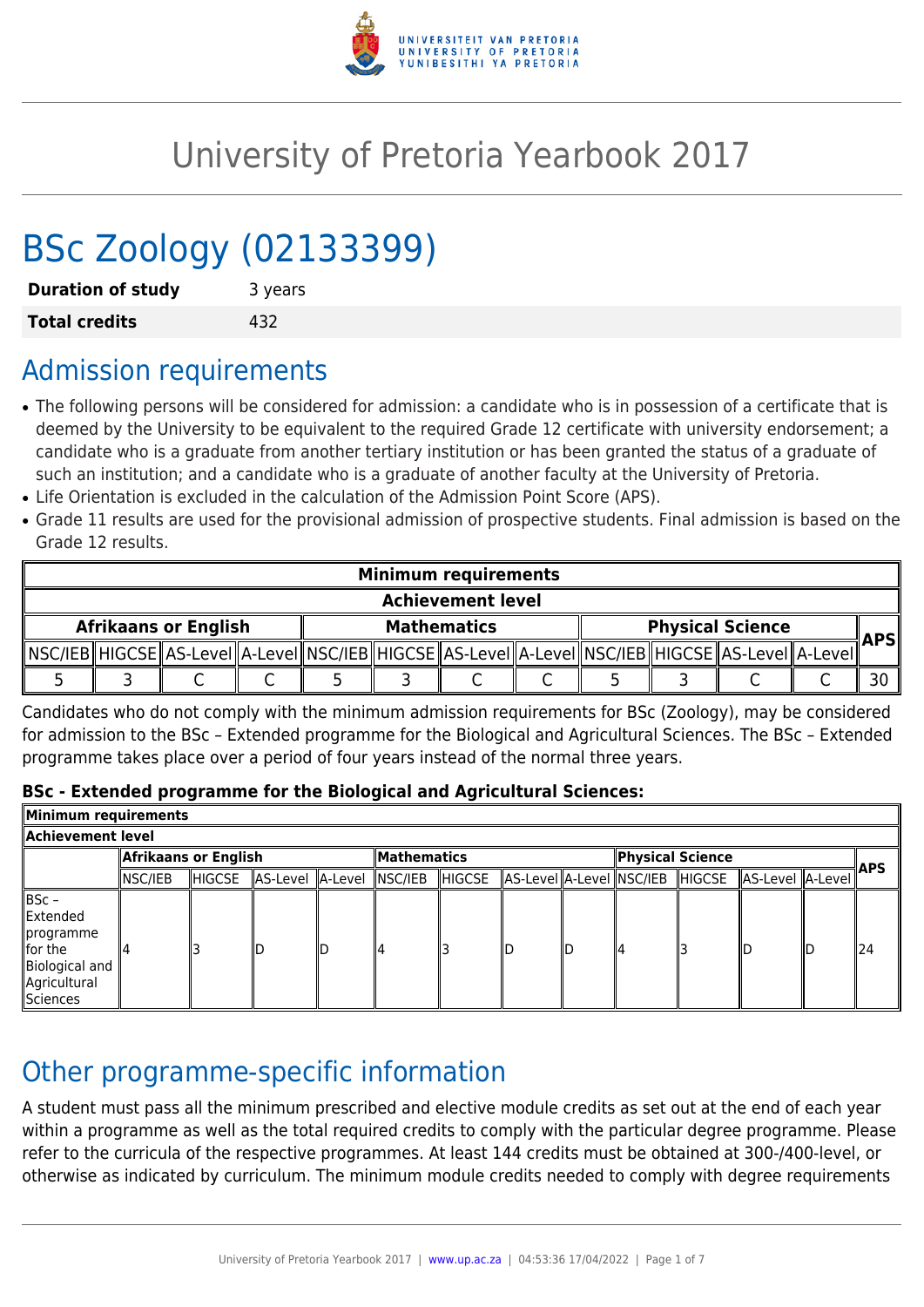

is set out at the end of each study programme. Subject to the programmes as indicated a maximum of 150 credits will be recognised at 100-level. A student may, in consultation with the Head of Department and subject to the permission by the Dean, select or replace prescribed module credits not indicated in BSc three-year study programmes to the equivalent of a maximum of 36 module credits.

It is important that the total number of prescribed module credits is completed during the course of the study programme. The Dean may, on the recommendation of the Head of Department, approve deviations in this regard. Subject to the programmes as indicated in the respective curricula, a student may not register for more than 75 module credits per semester at first-year level subject to permission by the Dean. A student may be permitted to register for up to 80 module credits in a the first semester during the first year provided that he or she obtained a final mark of no less than 70% for grade 12 Mathematics and achieved an APS of 34 or more in the NSC.

Students who are already in possession of a bachelor's degree, will not receive credit for modules of which the content overlap with modules from the degree that was already conferred. Credits will not be considered for more than half the credits passed previously for an uncompleted degree. No credits at the final-year or 300- and 400-level will be granted.

The Dean may, on the recommendation of the programme manager, approve deviations with regard to the composition of the study programme.

Please note: Where elective modules are not specified, these may be chosen from any modules appearing in the list of modules.

It remains the student's responsibility to acertain, prior to registration, whether they comply with the prerequisites of the modules they want to register for.

The prerequisites are listed in the Alphabetical list of modules.

# Promotion to next study year

A student will be promoted to the following year of study if he or she passed 100 credits of the prescribed credits for a year of study, unless the Dean on the recommendation of the head of department decides otherwise. A student who does not comply with the requirements for promotion to the following year of study, retains the credit for the modules already passed and may be admitted by the Dean, on recommendation of the head of department, to modules of the following year of study to a maximum of 48 credits, provided that it will fit in with both the lecture and examination timetable.

#### **General promotion requirements in the faculty**

All students whose academic progress is not acceptable can be suspended from further studies.

- A student who is excluded from further studies in terms of the stipulations of the abovementioned regulations, will be notified in writing by the Dean or Admissions Committee at the end of the relevant semester.
- A student who has been excluded from further studies may apply in writing to the Admissions Committee of the Faculty of Natural and Agricultural Sciences for re-admission.
- Should the student be re-admitted by the Admissions Committee, strict conditions will be set which the student must comply with in order to proceed with his/her studies.
- Should the student not be re-admitted to further studies by the Admissions Committee, he/she will be informed in writing.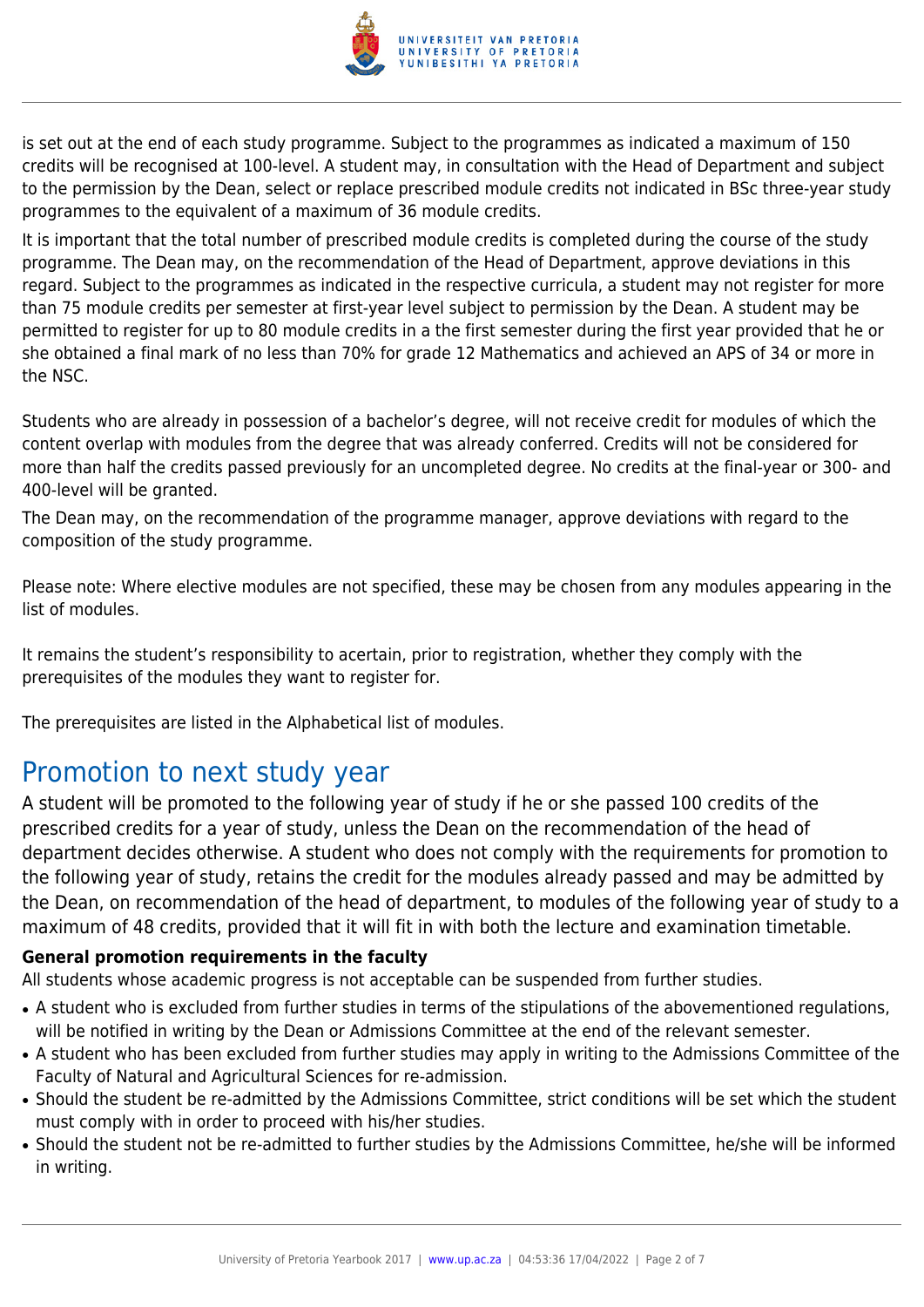

- Students who are not re-admitted by the Admissions Committee have the right to appeal to the Senior Appeals Committee.
- Any decision taken by the Senior Appeals Committee is final.

# Pass with distinction

A student obtains his or her degree with distinction if all prescribed modules at 300-level (or higher) are passed in one academic year with a weighted average of at least 75%, and obtain at least a subminimum of 65% in each of the relevant modules.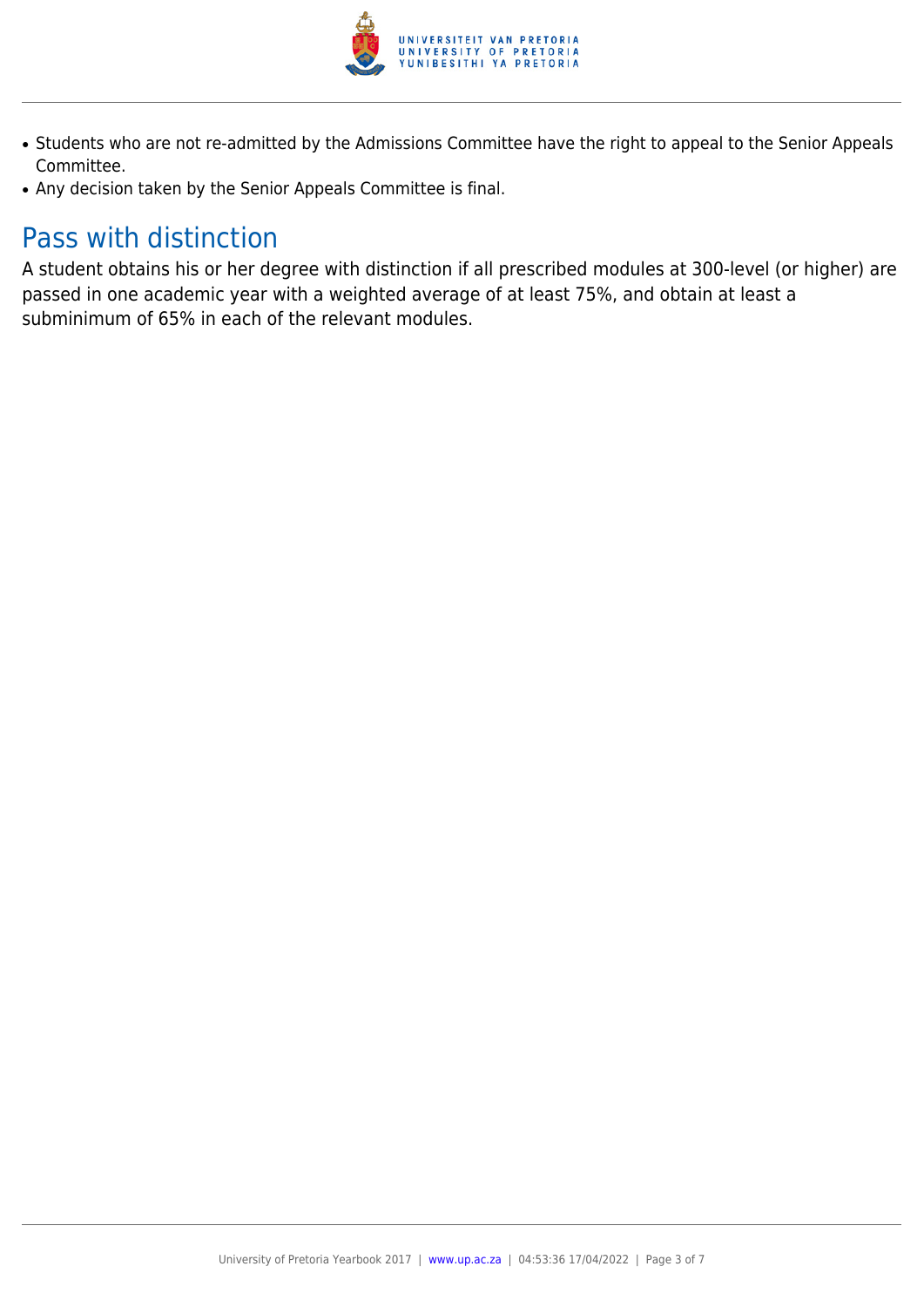

# Curriculum: Year 1

## **Minimum credits: 140**

## **Minimum credits:**

Fundamental  $= 12$ 

 $Core = 128$ 

## **Additional information:**

Students who do not qualify for AIM 102 must register for AIM 111 and AIM 121.

## **Fundamental modules**

[Academic information management 111](https://www.up.ac.za/parents/yearbooks/2017/modules/view/AIM 111) (AIM 111) - Credits: 4.00 [Academic information management 121](https://www.up.ac.za/parents/yearbooks/2017/modules/view/AIM 121) (AIM 121) - Credits: 4.00 [Language and study skills 110](https://www.up.ac.za/parents/yearbooks/2017/modules/view/LST 110) (LST 110) - Credits: 6.00 [Academic orientation 102](https://www.up.ac.za/parents/yearbooks/2017/modules/view/UPO 102) (UPO 102) - Credits: 0.00 [Academic information management 102](https://www.up.ac.za/parents/yearbooks/2017/modules/view/AIM 102) (AIM 102) - Credits: 6.00

# **Core modules**

[Biometry 120](https://www.up.ac.za/parents/yearbooks/2017/modules/view/BME 120) (BME 120) - Credits: 16.00 [Plant biology 161](https://www.up.ac.za/parents/yearbooks/2017/modules/view/BOT 161) (BOT 161) - Credits: 8.00 [General chemistry 117](https://www.up.ac.za/parents/yearbooks/2017/modules/view/CMY 117) (CMY 117) - Credits: 16.00 [General chemistry 127](https://www.up.ac.za/parents/yearbooks/2017/modules/view/CMY 127) (CMY 127) - Credits: 16.00 [Introductory genetics 161](https://www.up.ac.za/parents/yearbooks/2017/modules/view/GTS 161) (GTS 161) - Credits: 8.00 [Introduction to microbiology 161](https://www.up.ac.za/parents/yearbooks/2017/modules/view/MBY 161) (MBY 161) - Credits: 8.00 [Molecular and cell biology 111](https://www.up.ac.za/parents/yearbooks/2017/modules/view/MLB 111) (MLB 111) - Credits: 16.00 [Physics for biology students 131](https://www.up.ac.za/parents/yearbooks/2017/modules/view/PHY 131) (PHY 131) - Credits: 16.00 [Mathematics 134](https://www.up.ac.za/parents/yearbooks/2017/modules/view/WTW 134) (WTW 134) - Credits: 16.00 [Animal diversity 161](https://www.up.ac.za/parents/yearbooks/2017/modules/view/ZEN 161) (ZEN 161) - Credits: 8.00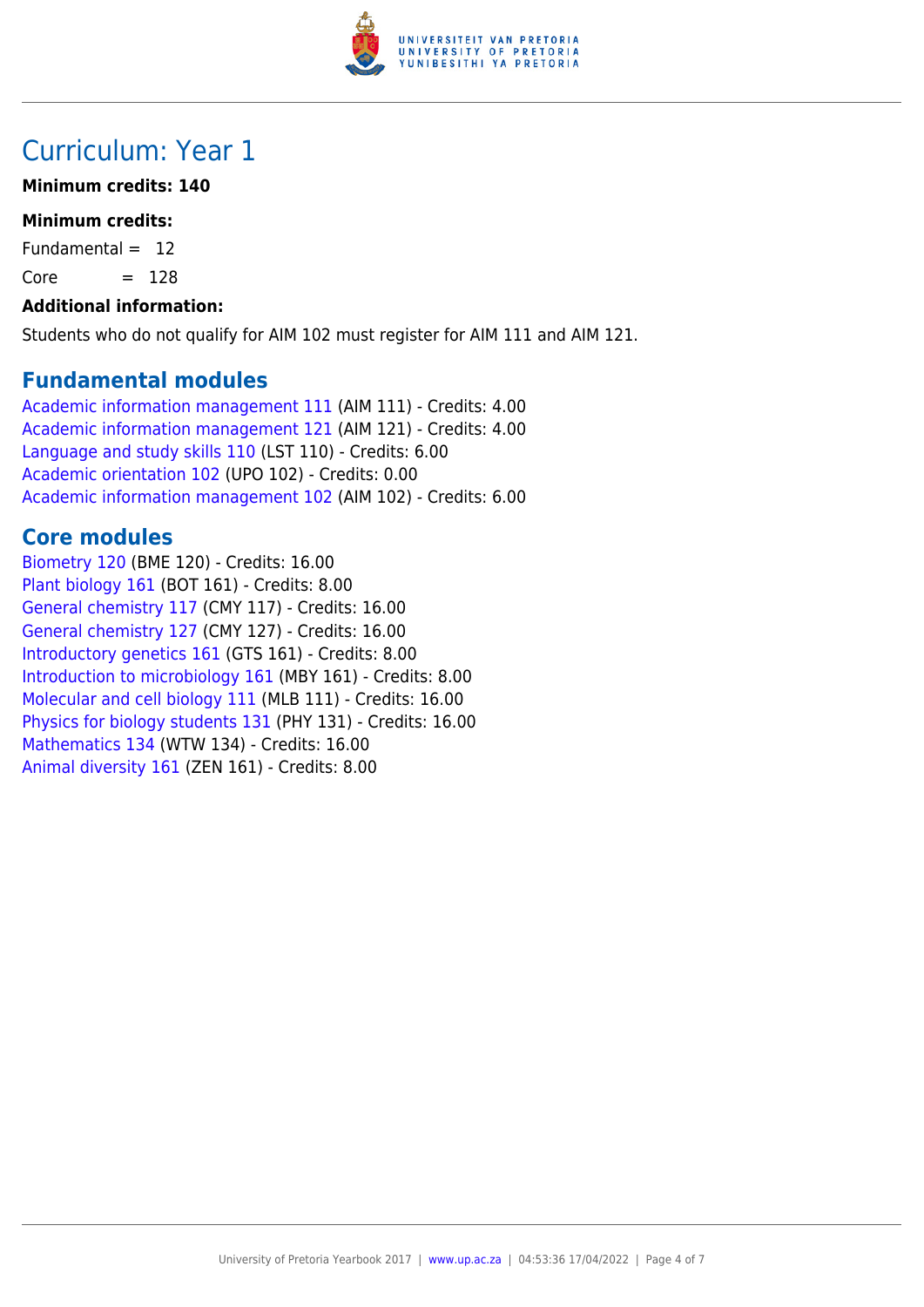

# Curriculum: Year 2

## **Minimum credits: 148**

## **Minimum credits:**

 $Core = 136$ 

 $Elective = 12$ 

#### **Additional information:**

• Students interested in combining with Zoology in a dual major with Biochemistry or Genetics must take BCM 261 as an elective.

• Students interested in combining Zoology in a dual major with Biochemistry must also replace either BOT 261 or MBY 261 with BCM 262.

# **Core modules**

[Introduction to proteins and enzymes 251](https://www.up.ac.za/parents/yearbooks/2017/modules/view/BCM 251) (BCM 251) - Credits: 12.00 [Carbohydrate metabolism 252](https://www.up.ac.za/parents/yearbooks/2017/modules/view/BCM 252) (BCM 252) - Credits: 12.00 [South African flora and vegetation 251](https://www.up.ac.za/parents/yearbooks/2017/modules/view/BOT 251) (BOT 251) - Credits: 12.00 [Plant physiology and biotechnology 261](https://www.up.ac.za/parents/yearbooks/2017/modules/view/BOT 261) (BOT 261) - Credits: 12.00 [Molecular genetics 251](https://www.up.ac.za/parents/yearbooks/2017/modules/view/GTS 251) (GTS 251) - Credits: 12.00 [Genetic diversity and evolution 261](https://www.up.ac.za/parents/yearbooks/2017/modules/view/GTS 261) (GTS 261) - Credits: 12.00 [Bacteriology 251](https://www.up.ac.za/parents/yearbooks/2017/modules/view/MBY 251) (MBY 251) - Credits: 12.00 [Mycology 261](https://www.up.ac.za/parents/yearbooks/2017/modules/view/MBY 261) (MBY 261) - Credits: 12.00 [Invertebrate biology 251](https://www.up.ac.za/parents/yearbooks/2017/modules/view/ZEN 251) (ZEN 251) - Credits: 12.00 [African vertebrates 261](https://www.up.ac.za/parents/yearbooks/2017/modules/view/ZEN 261) (ZEN 261) - Credits: 12.00 [Earth history 163](https://www.up.ac.za/parents/yearbooks/2017/modules/view/GLY 163) (GLY 163) - Credits: 16.00

# **Elective modules**

[Lipid and nitrogen metabolism 261](https://www.up.ac.za/parents/yearbooks/2017/modules/view/BCM 261) (BCM 261) - Credits: 12.00 [Biochemical principles of nutrition and toxicology 262](https://www.up.ac.za/parents/yearbooks/2017/modules/view/BCM 262) (BCM 262) - Credits: 12.00 [Introductory soil science 250](https://www.up.ac.za/parents/yearbooks/2017/modules/view/GKD 250) (GKD 250) - Credits: 12.00 [Introduction to crop protection 251](https://www.up.ac.za/parents/yearbooks/2017/modules/view/PLG 251) (PLG 251) - Credits: 12.00 [Principles of plant pathology 262](https://www.up.ac.za/parents/yearbooks/2017/modules/view/PLG 262) (PLG 262) - Credits: 12.00 [Food microbiology 262](https://www.up.ac.za/parents/yearbooks/2017/modules/view/MBY 262) (MBY 262) - Credits: 12.00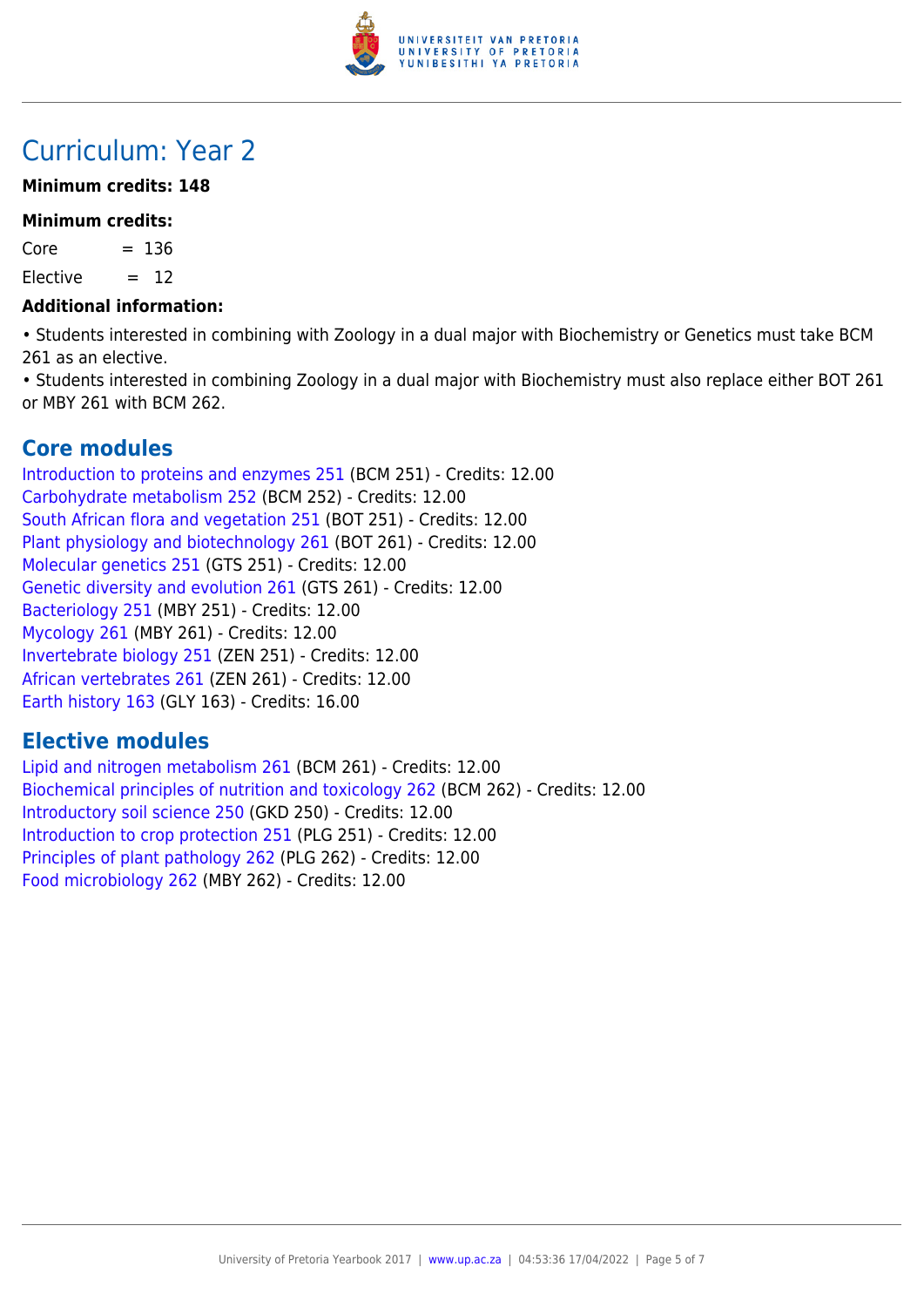

# Curriculum: Final year

## **Minimum credits: 144**

#### **Minimum credits:**

 $Core = 144$ 

#### **Additional information:**

Single major track Students must take all eight modules listed in the fixed curriculum for the final year. Dual major track

**• Zoology and Biochemistry combination**: Students must take [ZEN 352 + ZEN 354] and [ZEN 361 + ZEN 363] to a total value of 72 credits, and must take [BCM 356 and BCM 357] and [BCM 367 and BCM 368].

**• Zoology and Genetics combination:** Students must take [ZEN 352 + ZEN 354] and [ZEN 361 + ZEN 363] to a total value of 72 credits, and must take [GTS 351 and GTS 354] and [GTS 367 and either GTS 368 or BTC 361] to a value of 72 credits.

**• Zoology and Plant Science combination:** Students must take [ZEN 352 + ZEN 354] and [ZEN 362 + ZEN 364] to a total value of 72 credits, and must take [BOT 356 and BOT 358] and [BOT 366 and either BOT 365 or BTC 361] to a value of 72 credits.

# **Core modules**

[Plant ecophysiology 356](https://www.up.ac.za/parents/yearbooks/2017/modules/view/BOT 356) (BOT 356) - Credits: 18.00 [Plant ecology 358](https://www.up.ac.za/parents/yearbooks/2017/modules/view/BOT 358) (BOT 358) - Credits: 18.00 [Phytomedicine 365](https://www.up.ac.za/parents/yearbooks/2017/modules/view/BOT 365) (BOT 365) - Credits: 18.00 [Plant diversity 366](https://www.up.ac.za/parents/yearbooks/2017/modules/view/BOT 366) (BOT 366) - Credits: 18.00 [Eukaryotic gene control and development 351](https://www.up.ac.za/parents/yearbooks/2017/modules/view/GTS 351) (GTS 351) - Credits: 18.00 [Population ecology 351](https://www.up.ac.za/parents/yearbooks/2017/modules/view/ZEN 351) (ZEN 351) - Credits: 18.00 [Mammalogy 352](https://www.up.ac.za/parents/yearbooks/2017/modules/view/ZEN 352) (ZEN 352) - Credits: 18.00 [Community ecology 353](https://www.up.ac.za/parents/yearbooks/2017/modules/view/ZEN 353) (ZEN 353) - Credits: 18.00 [Evolutionary physiology 354](https://www.up.ac.za/parents/yearbooks/2017/modules/view/ZEN 354) (ZEN 354) - Credits: 18.00 [Physiological processes 361](https://www.up.ac.za/parents/yearbooks/2017/modules/view/ZEN 361) (ZEN 361) - Credits: 18.00 [Evolution and phylogeny 362](https://www.up.ac.za/parents/yearbooks/2017/modules/view/ZEN 362) (ZEN 362) - Credits: 18.00 [Behavioural ecology 363](https://www.up.ac.za/parents/yearbooks/2017/modules/view/ZEN 363) (ZEN 363) - Credits: 18.00 [Conservation ecology 364](https://www.up.ac.za/parents/yearbooks/2017/modules/view/ZEN 364) (ZEN 364) - Credits: 18.00 [Genome evolution and phylogenetics 354](https://www.up.ac.za/parents/yearbooks/2017/modules/view/GTS 354) (GTS 354) - Credits: 18.00 [Population and evolutionary genetics 367](https://www.up.ac.za/parents/yearbooks/2017/modules/view/GTS 367) (GTS 367) - Credits: 18.00 [Genetics in human health 368](https://www.up.ac.za/parents/yearbooks/2017/modules/view/GTS 368) (GTS 368) - Credits: 18.00 [Plant genetics and crop biotechnology 361](https://www.up.ac.za/parents/yearbooks/2017/modules/view/BTC 361) (BTC 361) - Credits: 18.00 [Macromolecules of life: Structure-function and Bioinformatics 356](https://www.up.ac.za/parents/yearbooks/2017/modules/view/BCM 356) (BCM 356) - Credits: 18.00 [Biocatalysis and integration of metabolism 357](https://www.up.ac.za/parents/yearbooks/2017/modules/view/BCM 357) (BCM 357) - Credits: 18.00 [Cell structure and function 367](https://www.up.ac.za/parents/yearbooks/2017/modules/view/BCM 367) (BCM 367) - Credits: 18.00 [Molecular basis of disease 368](https://www.up.ac.za/parents/yearbooks/2017/modules/view/BCM 368) (BCM 368) - Credits: 18.00